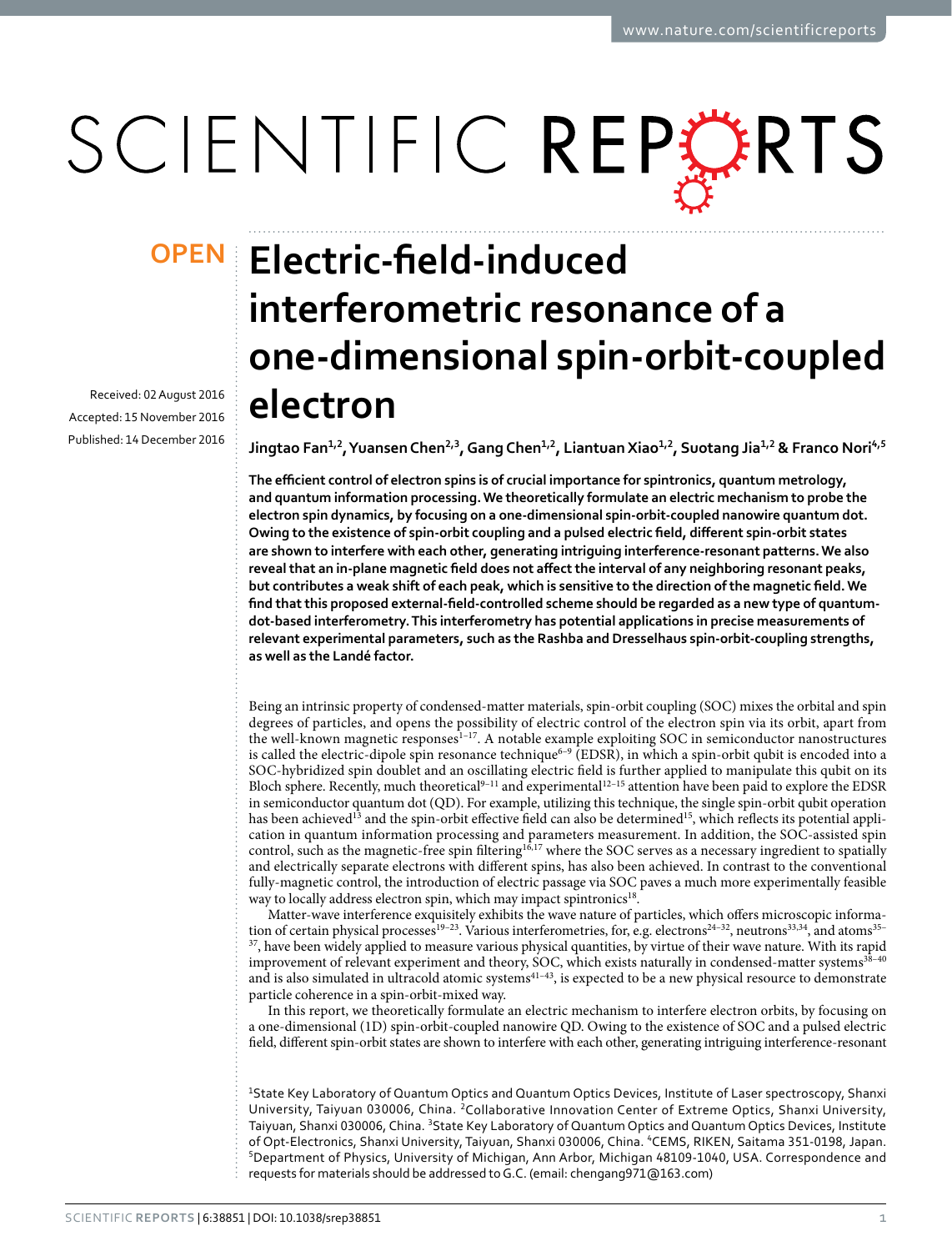patterns. Furthermore, an in-plane magnetic field, treated as a perturbation, is also introduced to probe the relevant dynamics. We find that this magnetic field does not affect the interval of any neighboring resonant peaks, but contributes a weak shift of each peak, which is sensitive to the direction of the applied magnetic field. We find that this proposed external-field-controlled scheme, exhibiting all the basic ingredients of a quantum interferometer, should be regarded as multi-arm interferometry. We emphasize that the obtained interferometric signal originates from the out-of-phase interference of the dynamical phase factors of the infinite spin-orbit states, which is remarkably different from conventional optical/atomic interferometers<sup>36</sup>. This interferometry has potential applications in precise measurements of relevant experimental parameters, such as the Rashba and Dresselhaus SOC strengths, as well as the Landé factor.

#### **Results**

The system we consider is a 1D nanowire QD with SOC, confined in a harmonic well and subjected to time-dependent external electric and magnetic fields. The total Hamiltonian can be divided into three parts<sup>[9,](#page-10-2)[4](#page-10-11)</sup>

$$
H = H_0 + H_E + H_Z.
$$
 (1)

Here, the "free" Hamiltonian, without external fields, reads

$$
H_0 = \frac{p^2}{2m} + \frac{1}{2}m\omega^2 x^2 + \alpha_R \sigma_y p + \alpha_D \sigma_x p, \tag{2}
$$

where *p*=−*iħ*∂/∂*x*, *m* is the effective electron mass, *α<sup>R</sup>*(*<sup>D</sup>*) is the Rashba (Dresselhaus) SOC strength, and *σ<sup>x</sup>*(*<sup>y</sup>*) is the Pauli spin operator. The Hamiltonian for the electric-dipole energy, induced by an external electric field  $\mathcal{E}(t)$ , is written as

$$
H_{\rm E}=e\mathcal{E}(t)x.\tag{3}
$$

The Hamiltonian for the Zeeman energy of an electron, under an in-plane magnetic field **B**(*t*), is given by

$$
H_Z = \frac{1}{2} g_e \mu_B \mathbf{B}(t) \cdot \sigma,
$$
\n(4)

where  $g_e$  is the Landé factor,  $\mu_B$  is the Bohr magneton, and  $\mathbf{B}(t) = B(t)\mathbf{n}$ , with  $\mathbf{n} = (\cos\theta, \sin\theta, 0)$  being the direction of the external magnetic field.

It is convenient to introduce two auxiliary parameters,

$$
\alpha = \sqrt{\alpha_R^2 + \alpha_D^2}, \quad \varphi = \arctan\bigg(\frac{\alpha_R}{\alpha_D}\bigg),\tag{5}
$$

to rotate the spin space, along the *z* axis, to a new frame. In this case, the Hamiltonians (2) and (4) become

$$
H_0 = \frac{p^2}{2m} + \frac{1}{2}m\omega^2 x^2 + \alpha \Sigma_x p,
$$
\n<sup>(6)</sup>

and

$$
H_Z = \frac{1}{2} g_e \mu_B B(t) [\Sigma_x \cos(\theta - \varphi) + \Sigma_y \sin(\theta - \varphi)], \tag{7}
$$

where  $\sum_{x} = \sigma_x \cos \varphi + \sigma_y \sin \varphi$  and  $\sum_{y} = -\sigma_x \sin \varphi + \sigma_y \cos \varphi$  are the redefined spin operators in the new frame, while the Hamiltonian (3) remains unchanged. Since SOC endows the quantum dot with the ability to respond to both the external electric and magnetic fields, our goal here is to build a new-type of quantum-dot-based interferometer by utilizing this natural response.

Before specifying the temporal shapes of the external fields, we first analyze the "unpertubed" Hamiltonian *H*0, under which the initial state is prepared. Taking into account the conservation of the redefined spin operator  $\Sigma$ <sub>*x*</sub>, the eigenstates of the Hamiltonian  $H_0$  are represented as

$$
|\phi_n^{\sigma}\rangle|\sigma\rangle = \exp\left(-\frac{i}{\hbar}m\alpha\Sigma_x \cdot x\right)|\phi_n\rangle|\sigma\rangle,\tag{8}
$$

where the orbital part  $|\phi_n\rangle$  is the *n*th eigenstate of a harmonic oscillator and the spin part  $|\sigma\rangle$  is the eigenstate of the redefined spin operator  $\Sigma_x$ , i.e.,  $\Sigma_x$ /*σ*) = *σ*|*σ*), with *σ* = ±1. Notice that for each electron orbit, the total eigenstates are twofold degenerate. We assume that the "unpertubed" system is initially prepared in its ground state  $(n=0)$ , with a general superposition of two spin components, i.e.,  $|\Psi(0)\rangle = c_+ |\phi_0^+\rangle | + \rangle + c_- |\phi_0^-\rangle | - \rangle$ , where  $|c_+|^2 + |c_-|^2 = 1.$ 

To run the dynamics, we turn-on the external fields at a certain time  $t_0$ . In our proposed interferometer, the external fields are utilized as "phase objects" to generate proper interferometric phases<sup>36</sup>, and their detailed field profiles should be well engineered. As an instructive example, the electric and magnetic signals are now taken as

$$
B(t) = B_0 \Theta(t - t_0),\tag{9}
$$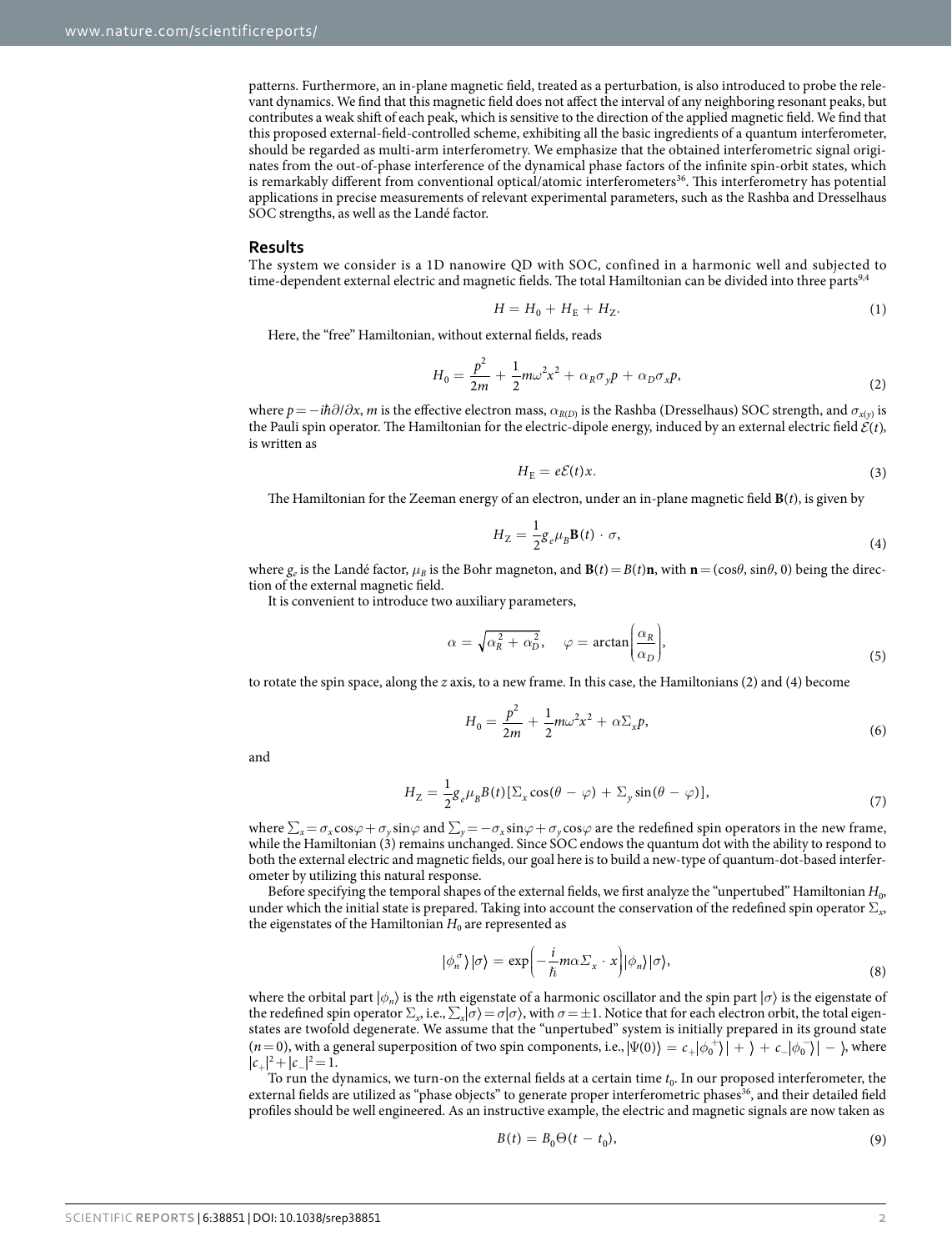$$
\mathcal{E}(t) = \mathcal{E}_0 \exp\left[-\frac{(t - t_0)^2}{\sigma_t^2}\right],\tag{10}
$$

where  $\Theta(t - t_0)$  is the Heaviside step function, and  $\mathcal{E}_0$  and  $\sigma_t$  are the peak amplitude and temporal width of the Gaussian-type pulse, respectively. The above expressions of the external fields show that the magnetic field, characterized by the constant field strength  $B_0$ , looks like a simple quantum "quenching knob". whose effect is quite different from the electric field. This different choice of the electric and magnetic fields relies on their individual roles in activating novel dynamics in the nanowire QD, as will be described below.

To further facilitate the theoretical description, we prefer to transform the Hamiltonian (1) to the frame of the "velocity" gauge by using a unitary operator  $U = \exp\left[\frac{i}{\hbar}eA(t) \cdot x\right]$ , with the gauge potential Į  $\ddot{\phantom{a}}$ 

$$
A(t) = \int_0^t \mathcal{E}(\tau) d\tau = \frac{1}{2} A_0 \left[ erf \left( \frac{t - t_0}{\sigma_t} \right) + erf \left( \frac{t_0}{\sigma_t} \right) \right],
$$
\n(11)

where  $A_0 = \sqrt{\pi} \sigma_t \mathcal{E}_0$  and erf(*x*) is the error function. After performing the transformation  $H \to U H U^{\dagger} + i \hbar \dot{U} U^{\dagger}$ , the Hamiltonian (1) becomes

$$
H = \frac{p^2}{2m} + \frac{1}{2}m\omega^2 x^2 + \alpha \Sigma_x p - \frac{e}{m}A(t)p + \frac{1}{2}g_e\mu_B B(t)[\Sigma_x \cos(\theta - \varphi) + \Sigma_y \sin(\theta - \varphi)].
$$
\n(12)

Despite of its simple form, the Hamiltonian (12) still governs a quite complicated dynamics; so much so that no exact solution can be found. To catch the basic idea of the proposed interferometric process, we simplify the analysis over two aspects. Firstly, we restrict the Zeeman energy,  $\delta_Z = \frac{1}{2} g_e \mu_B B_0$ , to a weak regime such that it is much less than the orbital splitting, i.e., *δ<sub>7</sub>*  $\ll$  *ħω*. Therefore, the Hamiltonian contributed by the magnetic field can be treated perturbatively. Secondly, from the expression of *A*(*t*), we find that in the limit  $\sigma_t \to 0$  and  $\mathcal{E}_0 \to \infty$  $(A_0 = \sqrt{\pi} \sigma_t \mathcal{E}_0$  still remains finite), the gauge potential tends to be  $A(t) = A_0 \Theta(t - t_0)$ , and the corresponding electric field becomes a delta-type pulse, i.e.,  $\mathcal{E}(t) = A_0 \delta(t - t_0)$ . It follows that under such a condition, both the electric and magnetic manipulations become external quantum quenching knobs, and furthermore, this ultrafast limit of the electric-field pulse allows us to obtain a compact analytical solution, which captures the key aspects of this interferometer.

Since the control parameters  $A(t)$  and  $B(t)$  are switched on at time  $t_0$  and thereafter remain constant, the total dynamics can be conveniently simplified to two stationary problems of times  $t < t_0$  and  $t > t_0$ , which are governed respectively by the Hamiltonians  $H(t < t_0)$  and  $H(t > t_0)$ . We now employ perturbation theory to solve these. We first concentrate on the zeroth-order Hamiltonian  $H_S = H_0 + H_E$ . Notice that without the perturbed magnetic field, the redefined spin operator  $\Sigma_x$  commutes with the Hamiltonian  $H_s$ . In terms of this, the eigenstates of the Hamiltonian  $H_S(t>t_0)$  are obtained exactly by

$$
|\psi_n^{\sigma}\rangle|\sigma\rangle = \exp\left[-\frac{i}{\hbar}(m\alpha\Sigma_x - eA_0) \cdot x\right]|\phi_n\rangle|\sigma\rangle,\tag{13}
$$

with eigenenergies

$$
\epsilon_{n,\sigma} = n\hbar\omega + \sigma e\alpha A_0 - \frac{1}{2}m\alpha^2 - \frac{1}{2}\frac{e^2A_0^2}{m}.
$$
\n(14)

Obviously, the electric field lifts the degeneracy of each orbital energy by 2*eαA*0. However, there exists a special case where the *n*th and  $(n+k)$ th orbits are degenerate or quasi-degenerate, say  $|\epsilon_{n+} - \epsilon_{n+k-}| \ll \hbar \omega$  (see the Methods Section). In such case, the non-degenerate perturbative formula breaks down and we must use a degenerate perturbation method. Therefore, the complete solutions should be divided into a nondegenerate case (NC) and a degenerate/quasi-degenerate case (DC). After a straightforward calculation, the eigenstates of the Hamiltonian *H*(*t* > *t*<sub>0</sub>), which are accurate up to first order in the Zeeman energy  $\delta$ <sub>*Z*</sub>, can be summarized as

$$
|\psi_{n,\sigma}\rangle = |\psi_n^{\sigma}\rangle|\sigma\rangle + \delta_Z \sin(\theta - \varphi) \sum_{l=0}^{\infty} \frac{\langle \psi_l^{-\sigma} | \psi_n^{\sigma} \rangle}{(n-l)\hbar\omega - 2\sigma m\alpha A_0} |\psi_l^{-\sigma}\rangle|\sigma\rangle \tag{15}
$$

for the NC and

$$
|\psi_{n,\sigma}\rangle = a_{n,\sigma} |\psi_n^{+}\rangle| + \rangle + \sum_{l=n}^{\infty} F_l^{\sigma}(l,n) |\psi_l^{+}\rangle| + \rangle + b_{n+k,\sigma} |\psi_{n+k}^{-}\rangle| - \rangle + \sum_{l=n}^{\infty} F_l^{\sigma}(l,n) |\psi_l^{-}\rangle| - \rangle \tag{16}
$$

for the DC, where  $a_{n,\sigma}$ ,  $b_{n,\sigma}$ , and  $F_i^{\sigma}(l, n)$  ( $i = 1, 2$ ) are given in the Methods Section. Furthermore, the corresponding perturbative eigenenergies are given by (see also the Methods Section for details)

$$
E_{n,\sigma} = \begin{cases} n\hbar\omega + \sigma e\alpha A_0 + \sigma \delta_Z \cos(\theta - \varphi) & (\text{NC}) \\ n\hbar\omega + \frac{1}{2}\sigma(k\hbar\omega - f) & (\text{DC})' \end{cases}
$$
(17)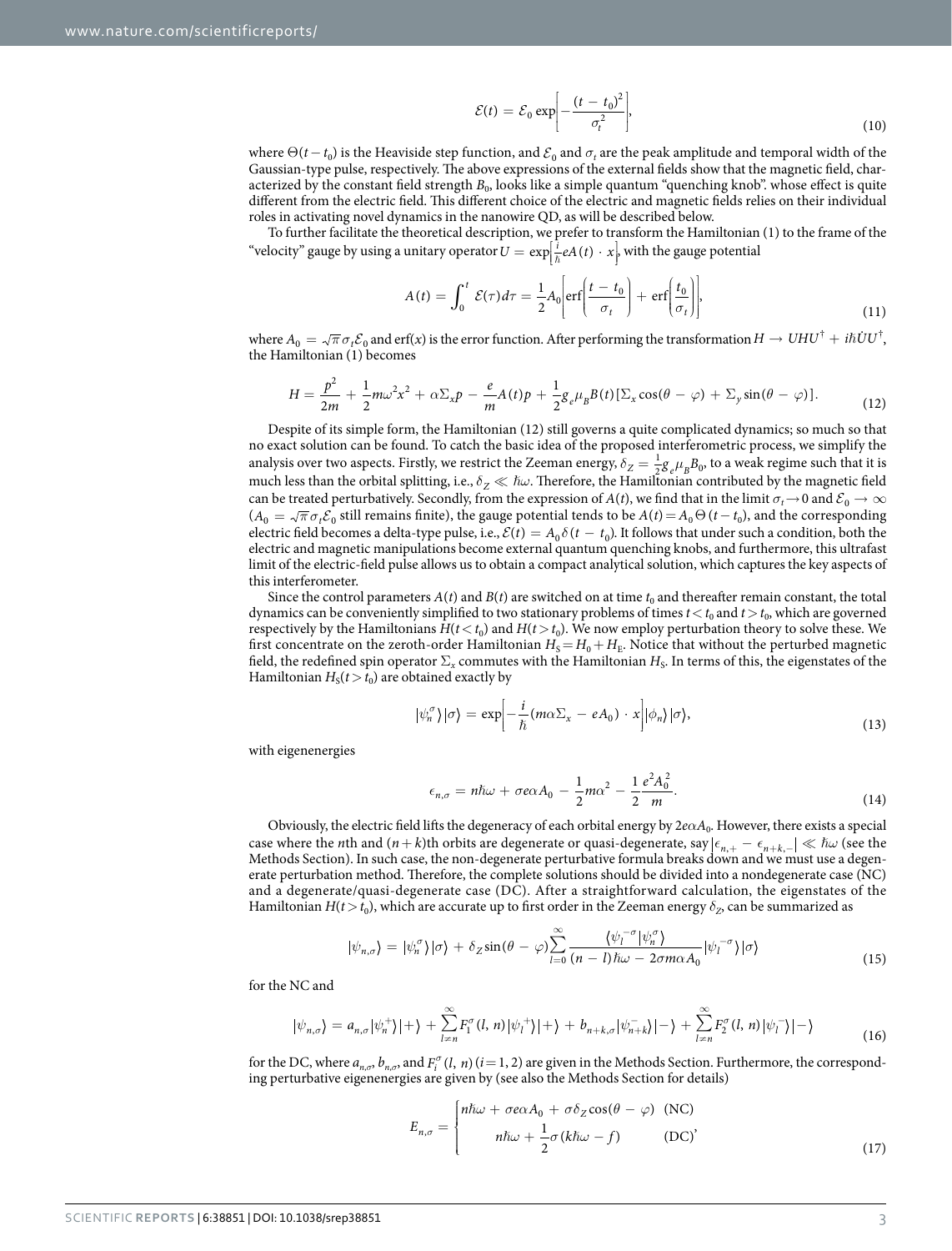

<span id="page-3-0"></span>

where

$$
f = \{4\delta_Z^2 |\eta|^2 \sin^2(\theta - \varphi) + [k\hbar\omega + 2e\alpha A_0 + 2\delta_Z \cos(\theta - \varphi)]^2 \}^{\frac{1}{2}},
$$
(18)

with  $\eta = \langle \psi_{n+k}^- | \psi_n^+ \rangle$ . Notice that, for simplicity, here we have neglected the dependence of *f* on *n*, since  $\eta$  is very small for any *n* and *k*. Equation (17) shows that the external electric and magnetic fields dominate the dynamics through different ways: the former (electric) appears as a weight factor of the SOC strength, whereas the effect of the magnetic field depends crucially on its specific direction. These features clearly signal their quite different roles in controlling the interference pattern.

Having obtained the complete eigenstates and eigenenergies of the quenched Hamiltonian  $H(t > t_0)$ , we are now able to discuss the total dynamics of the system. After the quantum quench, the whole information of the nanowire QD with SOC is encoded in its instantaneous wavefunction, which can be expanded using the spin-orbit basis  $|\psi_{n,\sigma}\rangle$ , i.e.,

$$
|\Psi(t)\rangle = \sum_{N=0}^{\infty} \Biggl[ \overline{A}_{N} |\psi_{N,+}\rangle \exp\Biggl(-\frac{i}{\hbar} E_{N,+} t\Biggr) + \overline{B}_{N} |\psi_{N,-}\rangle \exp\Biggl(-\frac{i}{\hbar} E_{N,-} t\Biggr)\Biggr],\tag{19}
$$

where  $\overline{A}_N = \langle \psi_{N,+} | \Psi (0) \rangle$  and  $\overline{B}_N = \langle \psi_{N,-} | \Psi (0) \rangle$  are the projected coefficients for the "+" and "−" spin sectors of the *N*th orbit, respectively. A crucial point we should notice is that being a direct consequence of the pulsed electric field,  $\overline{A}_N$  and  $\overline{B}_N$  may acquire non-zero values even for  $N \neq 0$ . In other words, it is the pulsed electric field at time  $t_0$ that splits the original zeroth-orbit wavefunction into other different orbital states |*ψ<sup>n</sup>*,*<sup>σ</sup>*〉. Indeed, in the nanowire QD with SOC, we have built a *multiple-polarization-interferometer*, where the interferometric arms correspond to infinite different orbital states, and the beam splitter corresponds to the pulsed electric field (see [Fig. 1](#page-3-0) for a more intuitive description). However, to obtain a signature of interference, usually observed as a population difference of a physical quantity, a special operation to recombine the split orbital states is still needed. Motivated by the fact that any different spin-reversed orbital states are non-orthogonal  $(\langle \psi_n^{\sigma} | \psi_n^{\sigma} \rangle \neq 0)$  due to the existence of SOC, it is thus convenient to investigate the ensemble average of the spin polarization  $\sigma_z$ . The result is given by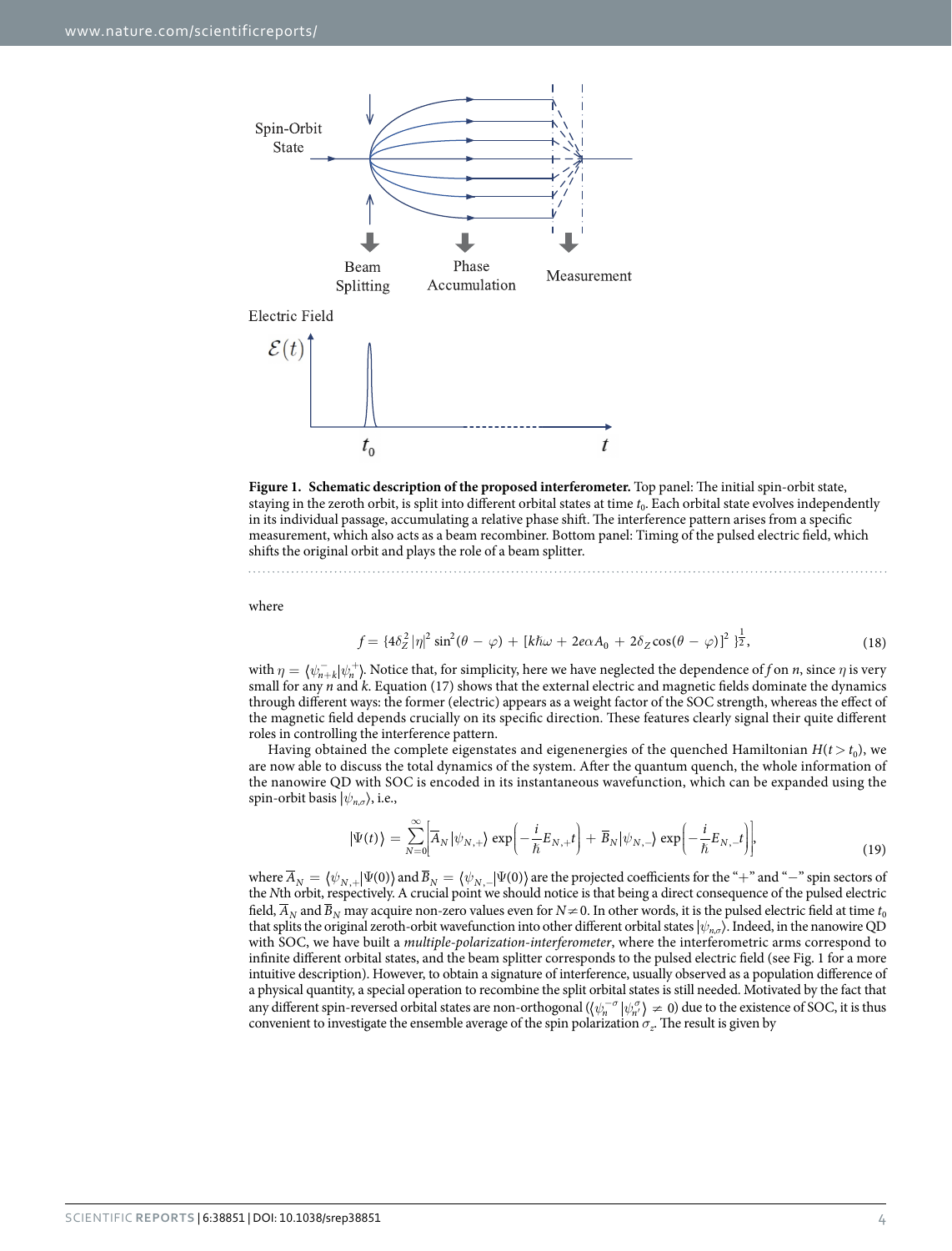

<span id="page-4-0"></span>**Figure 2.** The long-time averaged spin polarization Q versus the peak amplitude  $\mathcal{E}_0$ . Here, the SOC strength, the temporal width, and the initial state are given by  $\alpha = 0.08 \sqrt{\hbar \omega / m}$ ,  $\sigma_t = 0.05 / \omega$ , and  $|\Psi(0)\rangle=\frac{1}{\sqrt{2}}(|\phi_0^+\rangle|+\rangle+|\phi_0^-\rangle|-\rangle)$ , respectively. The timespans for the red-dashed and blue-solid curves are chosen as  $\overline{T} = 5\pi/\omega$  and  $40\pi/\omega$ , respectively.

 $\sigma_z(t)$  =  $\sum^{\infty}$   $\sum^{\infty}$  {  $\overline{\mathfrak{l}}$ ſ Į ļ į  $\sum_{i=1}^{\infty} \sum_{i=1}^{\infty} \left\{ M_{+}(N,L) \exp \left[-\frac{i}{N} (E_{N,+} - E_{L,-}) t \right] \right\}$ .  $+ M_{-+}(N, L) \exp \left(-\frac{i}{\hbar} (E_{N,-} - E_{L,+})t\right)$ Į į  $\overline{\phantom{a}}$  $\overline{\phantom{a}}$ ļ  $+ M_{--}(N, L) \exp \left[-\frac{i}{\hbar}(E_{N,-} - E_{L,-})t\right]$ Į .<br>.  $+ M_{++}(N, L) \exp \left[-\frac{i}{\kappa} (E_{N,+} - E_{L,+})t\right] + c.$  c. Į ļ į .  $M_{-+}(N, L) \exp\left[-\frac{i}{\hbar}(E_{N,-} - E_{L,+})t\right]$ <br>  $M_{--}(N, L) \exp\left[-\frac{i}{\hbar}(E_{N,-} - E_{L,-})t\right]$ <br>  $M_{++}(N, L) \exp\left[-\frac{i}{\hbar}(E_{N,+} - E_{L,+})t\right] + c. c.\right\},$  (20) = ∞  $\sum_{N=0}^{\infty} \sum_{L=0}^{\infty} \left\{ M_{+-(N,\ L) \exp \left[-\frac{i}{\hbar}(E_{N,+}-E_{L,-})t\right] \right\}$ 

where  $M_{\alpha\beta}(N, L)$  ( $\alpha, \beta = \pm$ ) are given in the Methods Section and c.c. denotes the complex conjugate.

As shown in Eq. (20),  $\langle \sigma_z(t) \rangle$  exhibits the inner product between different spin-reversed orbital states, namely  $\psi_n^{-\sigma}|\psi_{n'}^{\sigma}\rangle$ , which is of great importance to support the accumulated dynamical phase factors. Evidently, these phase factors will lead to periodic oscillations of 〈*σz*(*t*)〉 over time, which may be referred to as (time-domain) interference fringes. However, instead of focusing on the time-dependent interference signals, usually done in time-domain Ramsey-like atom interferometry<sup>44,45</sup>, we prefer to explore the long-time average of  $\langle \sigma_z(t) \rangle$ ,

$$
Q = \frac{1}{T} \int_{t_0}^{t_0 + T} \langle \sigma_z(t) \rangle dt, \tag{21}
$$

where *T* is a long timespan, to extract a more prominent interference-resonant effect.

[Figure 2](#page-4-0) shows the evolution of *Q* versus  $\mathcal{E}_0$ , by numerical integration of the time-dependent Schrödinger equation, with  $|\Psi(0)\rangle = \frac{1}{\sqrt{2}} (|\phi_0^+\rangle|+\rangle + |\phi_0^-\rangle|-\rangle)$  and  $T=40\pi/\omega$  (blue-solid curve). It is remarkable to see that the interference pattern appears, and more interestingly, some sharp interference-resonant peaks are formed periodically at

$$
\frac{\mathcal{E}_0}{\hbar \omega / 2e\sqrt{\pi \hbar / m\omega}} = n \cdot 250 = 0, 250, 500, 750, \cdots.
$$
\n(22)

The underlying physics of such resonant effect should be traced back to the out-of-phase interference, contributed by the continuous dynamical phase factors. To see this clearly, we first note that in Eq. (20) there exists two kinds of phase factors,  $\exp\left[-\frac{i}{\hbar}(E_{N,+}-E_{L,+})t\right]$  and  $\exp\left[-\frac{i}{\hbar}(E_{N,+}-E_{L,-})t\right]$  of which the latter involves essen-Į İ l İ tial information of the external fields, whereas the former does not. In fact, for general values of  $\mathcal{E}_0$  and  $B_0$ , the oscillating frequencies of the latter,  $(E_{N+} - E_{L-})/\hbar$ , are nonzero and usually significantly large. Thus, both the first and second terms in Eq. (20) vanish after long-time averaging, due to the out-of-phase interference. However, when  $\mathcal{E}_0$  is tuned to some specific values, such that

$$
\mathcal{E}_0^k = \frac{1}{2\sqrt{\pi}\sigma_t \alpha e} [k\hbar\omega - \delta_Z \cos(\theta - \varphi)],
$$
\n(23)

with  $k = L - N$ , the system reaches its level (avoided) crossing point, i.e.,  $E_{N,+} - E_L = 2\delta_Z|\eta| \sin(\theta - \varphi) \approx 0$ , which can be calculated from the second line of Eq. (17). At this point, the out-of-phase interference is maximally suppressed [the out-of-phase part vanishes if *EN*,<sup>+</sup> −*EL*,<sup>−</sup> =0], giving rise to a considerable non-zero contribution to *Q*, and the interference-resonant peaks thus emerge.

The tunability of the widths of the resonant peaks, which favors its experimental observability, can be achieved by varying *T*. As shown in [Fig. 2](#page-4-0) by the red-dashed curve, a shorter averaging timespan, *T* = 5*π*/*ω*, results in broader resonant peaks but does not change their peak positions. We emphasize that the above analysis is general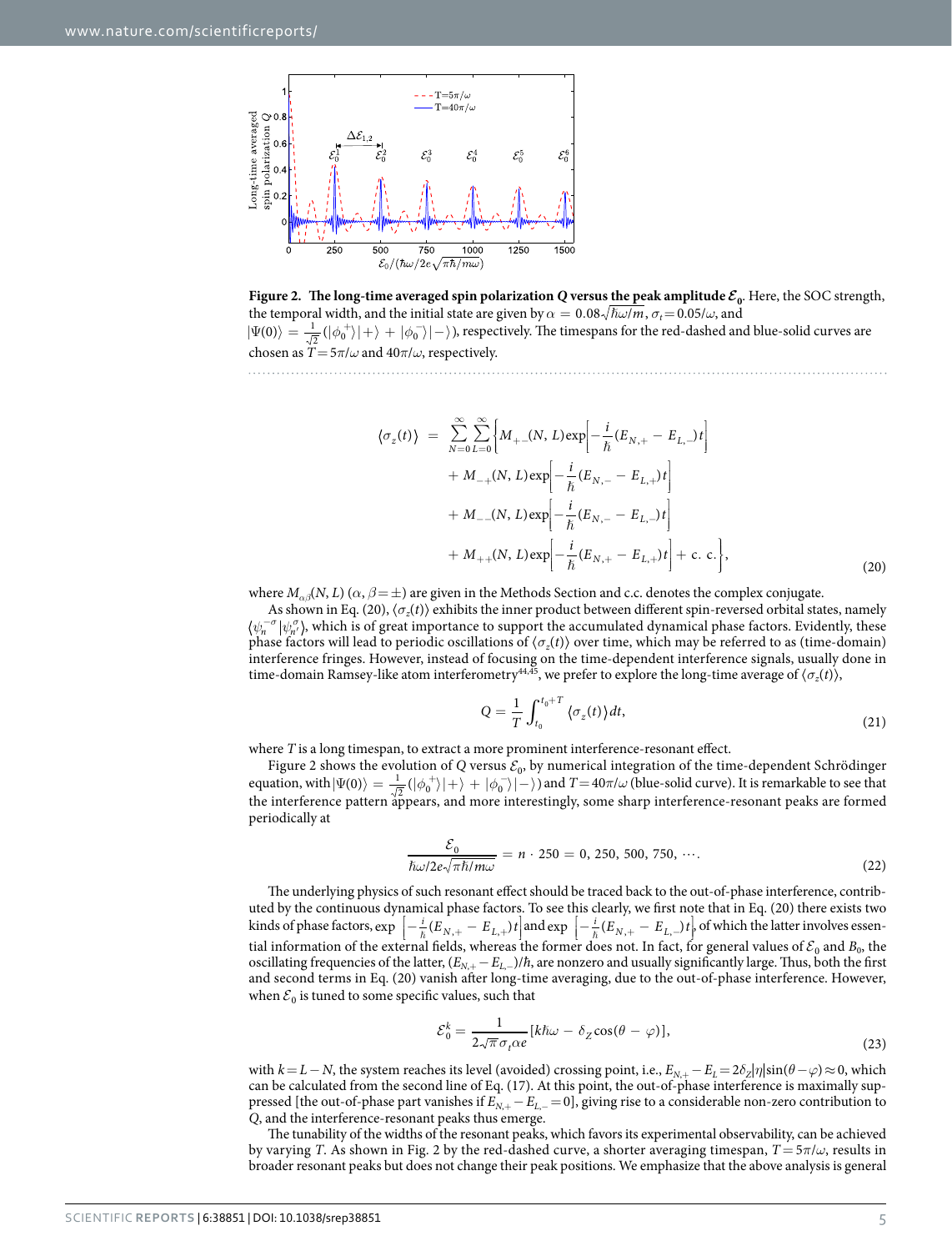

<span id="page-5-0"></span>**Figure 3.** The long-time averaged spin polarization Q versus the peak amplitude  $\mathcal{E}_0$  for four different initial **states.** In these plots,  $c_+/c_-$  is given by (**a**) 2/1, (**b**) 3/1, (**c**) 2/3, and (**d**) 3/4, respectively. The timespan is chosen as  $T=10\pi/\omega$ . Other parameters are the same as those in [Fig. 2](#page-4-0).

and independent of the specific values of  $\overline{A}_N$  and  $\overline{B}_N$ . That is to say, different choices of the values of  $c_+$  and  $c_-$  of the initial state, except for a special case *c*<sup>+</sup> ·*c*<sup>−</sup> =0, only lead to different amplitudes of the resonant peaks rather than their specific positions, which has also been confirmed by direct numerical simulations (see [Fig. 3](#page-5-0)). Our main results, therefore, are robust and will not be affected.

From Eq. (23), we find that the interval of any neighboring resonant peaks,

$$
\Delta \mathcal{E}_{k,k+1} = \mathcal{E}_0^{k+1} - \mathcal{E}_0^k = \frac{\hbar \omega}{2\sqrt{\pi} \sigma_t \alpha e},\tag{24}
$$

remains a constant irrespective of the magnetic field, but depends crucially on the SOC. However, the position of each individual resonant peak is shifted by a small value via the Zeeman interaction, which is sensitive to the direction of the magnetic field. The above two features of the proposed interferometer provide a meaningful method to precisely measure relevant experimental parameters. A typical example is the determination of the Rashba and Dresselhaus SOC strengths, which is of critical importance in current condensed-matter experiments<sup>46-49</sup>. To this end, we first note that the total SOC strength is obtained explicitly through  $\alpha = \hbar \omega / (2 \sqrt{\pi} \sigma_t e \Delta \mathcal{E}_{k,k+1})$  by measuring  $\Delta \mathcal{E}_{k,k+1}$ . Moreover, using the relation between the resonant-peak position and the magnetic-field direction, we can further determine the strengths of the Rashba and Dresselhaus SOCs. In [Fig. 4](#page-6-0), we numerically monitor the response of the position of the second resonant-peak  $\mathcal{E}^1_\rho$  on the magnetic-field direction  $\theta$ , by using  $\delta_Z = 0.06 \hbar \omega$ . Bearing in mind the existence of a finite time to turn on the magnetic field in a realistic situation, in our numerical simulation we have intentionally replaced the Heaviside temporal shape of *B*(*t*) by an exponential-ramped timing, namely,

$$
B(t) = B_0 \left[ 1 - \exp\left( -\frac{2.3(t - t_0)}{\tau} \right) \right] \Theta(t - t_0), \tag{25}
$$

with  $\tau$  being the timespan to turn on the magnetic field [the factor 2.3 in Eq. (25) ensures that  $B(t_0 + \tau)/B_0 = 0.9$ ]. Obviously, in the limit *τ*→0, we recover the condition  $B(t) = B_0 Θ(t - t_0)$ . As shown in [Fig. 4](#page-6-0), for *τ* = 4.3/*ω*, the direct numerical simulations agree well with the analytical expression in Eq. (23), implying that the Heaviside function  $\Theta(t-t_0)$  is a good approximation of a realistic situation. Being similar to the previous results<sup>9</sup>, the position of the resonant peak reaches its extreme value at  $\theta_m = n\pi + \varphi$  ( $n = 0, \pm 1, \pm 2, \cdots$ ), and  $\varphi$  is thus determined from the obtained *θm*. Having obtained the auxiliary parameters *α* and *ϕ*, the Rashba and Dresselhaus SOC strengths are expressed directly as  $\alpha_R$  = tan $\varphi$  and  $\alpha_D$  = cot $\varphi$ , respectively. Obviously, a similar method can also be employed to determine the Landé factor, since Eq. (23) also contains this basic information.

Note that in the case of  $\theta = \theta_m$ , the Hamiltonian (12) is exactly solvable due to the cancelation of the redefined spin operator Σ*y*. Further calculations accordingly prove the validity of Eqs (17) and (23), without any limitation on  $B_0$ . In this case, using Eq. (23), it seems that similar magnetic-field-driven resonant peaks would arise at  $B_0^k = k\hbar\omega/(\sqrt{\pi}\sigma_t\alpha eg_e\mu_B)$  without introducing the pulsed electric field. However, this straightforward derivation is not valid. Unlike the pulsed electric field, which serves as a beam splitter in the proposed interferometer, the magnetic field does not shift the original orbit (see the expression of  $|\psi_{n,\sigma}\rangle$ ), and thus  $\overline{A}_N = \overline{B}_N = 0$  for any  $N \neq 0$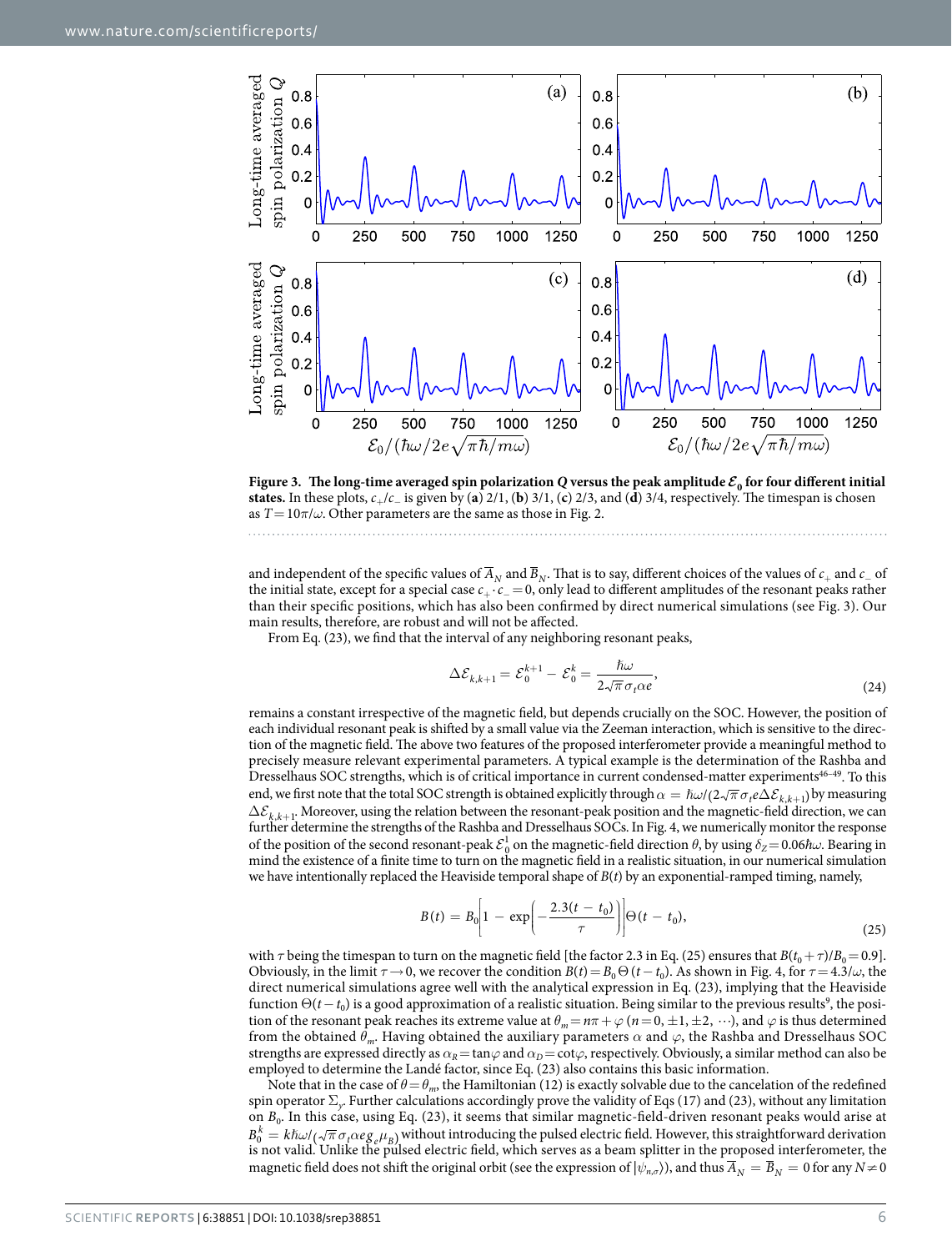

<span id="page-6-0"></span>**Figure 4.** The position of the second resonant-peak  $\mathcal{E}_0^1$  versus the magnetic-field direction  $\theta$ . Here, the timespan and the timespan to turn on the magnetic field are given by  $T=10\pi/\omega$  and  $\tau=4.3/\omega$ , respectively. The SOC strength  $\alpha$ , the temporal width  $\sigma_p$  and the initial state  $|\Psi(0)\rangle$  are the same as those in [Fig. 2.](#page-4-0) The black open circles correspond to direct numerical simulations, while the curves show our analytical results in Eq. (23).

<span id="page-6-1"></span>

| Semiconductor | $\hbar\alpha_{R}$ (eV · cm) | $\hbar\alpha_{\rm D}$ (eV · cm) | $\gamma$ (eV $\cdot$ Å <sup>3</sup> ) | $\hbar\alpha$ (eV · cm) | $\Delta \mathcal{E}_{k,k+1}$ (V/cm) |
|---------------|-----------------------------|---------------------------------|---------------------------------------|-------------------------|-------------------------------------|
| GaAs          | $0.68\times10^{-11}$ a      | $-1.7 \times 10^{-11}$          | $-11^a$                               | $1.83 \times 10^{-11}$  | 22.6                                |
| InSb          | $3 \times 10^{-10b}$        | $7.7 \times 10^{-10}$           | 490 <sup>b</sup>                      | $8.3 \times 10^{-10}$   | 0.5                                 |
| InAs          | $5.71 \times 10^{-9c}$      | $9.0\times10^{-10}$             | 571.8 <sup>c</sup>                    | $5.78 \times 10^{-9}$   | 0.07                                |
| ZnO           | $1.1 \times 10^{-11d}$      | $5.2 \times 10^{-13}$           | $0.33^e$                              | $1.1 \times 10^{-11}$   | 37.6                                |
| CaN           | $9.0 \times 10^{-11}$       | $5.0 \times 10^{-13}$           | $0.32^e$                              | $9.0 \times 10^{-11}$   | 4.6                                 |

**Table 1. Some quantum dot parameters.** The Dresselhaus SOC strength is estimated by  $\hbar\alpha_D \approx \gamma(\pi/z_0)^2$ , where  $\gamma$  is the material-specific constant and  $z_0$  is the quantum well vertical width. In these estimations, we assume  $z_0$  = 25 nm,  $\hbar\omega$  = 9.1  $\mu$ eV and  $\sigma_t$  = 4 Ps. <sup>a</sup>ref. [50.](#page-11-9) <sup>b</sup>ref. [53.](#page-11-12) <sup>c</sup>ref. [54](#page-11-13). <sup>d</sup>ref. [55.](#page-11-14) <sup>e</sup>ref. [56](#page-11-15). <sup>f</sup>ref. [57.](#page-11-16)

in Eq. (20). This implies that all the dynamical phase factors in Eq. (20) cancel out, and the interference-resonant peaks vanish. Therefore, it can be seen that the pulsed electric field plays a unique role in inducing transitions between the external orbital states, which is the key to switching on the interferometric process.

Based on current experimental conditions of nanowire QDs, we now estimate various relevant parameters to show the experimental feasibility of our proposal. Consider the material parameters of GaAs<sup>50</sup>, namely,  $g_e$  =  $-0.44$ ,  $\alpha = 1.83 \times 10^{-11}$  eV·cm/*h*,  $m = 0.067$  *m*<sub>0</sub>, where *m*<sub>0</sub> is the electron mass, and assume a weak trap potential  $\hbar\omega$  = 9.1  $\mu$ eV, which can be controlled by gate voltages<sup>13</sup>. Therefore, the width of the electric-field pulse and the timespan to turn on the magnetic field is estimated respectively as  $\sigma_t = 0.05/\omega \approx 4$  ps and  $\tau = 4.3/\omega \approx 300$  ps, which is experimentally reasonable in view of the fact that ultrafast field pulses about the order of picosecond have been reporte[d51.](#page-11-10) Accordingly, a viable averaging timespan can be chosen as *T*= 10*π*/*ω*= 2.2 ns, which is shorter than the spin dephasing time  $T_7^*$  in GaAs QD, which typically is ~10 ns<sup>52</sup>. This confirms the observation of the predicted interferometric resonance within the spin coherence time. In terms of the above parameters, the interval of the resonant peaks plotted in [Fig. 2](#page-4-0) is also given by  $\Delta \mathcal{E}_{k,k+1} = \hbar \omega / (2 \sqrt{\pi} \sigma_t \alpha e) = 22.6 \text{ V/cm}$ . Since the Landé factor of GaAs is very small (*ge* = −0.44), a weak Zeeman energy, *δ<sup>Z</sup>* = 0.06*ħω*, still supports a considerably-strong magnetic field  $B = 42$  mT, which in turn shifts the resonant peaks by, as large as,  $\delta \mathcal{E} = \delta_Z/(2\sqrt{\pi} \sigma_I \alpha e) = 1.35$  V/cm. Moreover, considering the fact that the electric field in current experiments can easily reach  $\sim$ 10<sup>5</sup>V/cm, our interferometric method can thus be applied to precisely measure materials with even much weaker SOC strengths. The relevant parameters of some other semiconductor materials, namely GaAs, InSb, InAs, ZnO, and GaN, can be found in [Table 1](#page-6-1).

### **Discussion**

Taking into account the fact that the anharmonicity is unavoidable in an actual experiment, we add a higher order anharmonic factor, *βx*<sup>4</sup> , in the Hamiltonian (12), i.e.,

$$
H = \frac{p^2}{2m} + \frac{1}{2}m\omega^2 x^2 + \beta x^4 + \alpha \Sigma_x p - \frac{e}{m}A(t)p
$$
  
+ 
$$
\frac{1}{2}g_e\mu_B B(t)\Big[\Sigma_x \cos(\theta - \varphi) + \Sigma_y \sin(\theta - \varphi)\Big],
$$
 (26)

to numerically analyze its impact on the interference peaks. To be clarity, a dimensionless parameter, *λ*= 2*βħ*/ (*m*<sup>2</sup> *ω*3 ), is introduced. [Figure 5](#page-7-0) shows the interference patterns with respect to different *λ*. It can be seen that (i) the first few peaks are stable if  $\lambda$  is relatively small and with the increasing of  $\lambda$ , the peaks tend to deviate from their standard values of the harmonic case; (ii) the higher resonant peaks are more sensitive to the anharmonic perturbation than the lower ones. These behaviors can be qualitatively explained as follows. The effect of the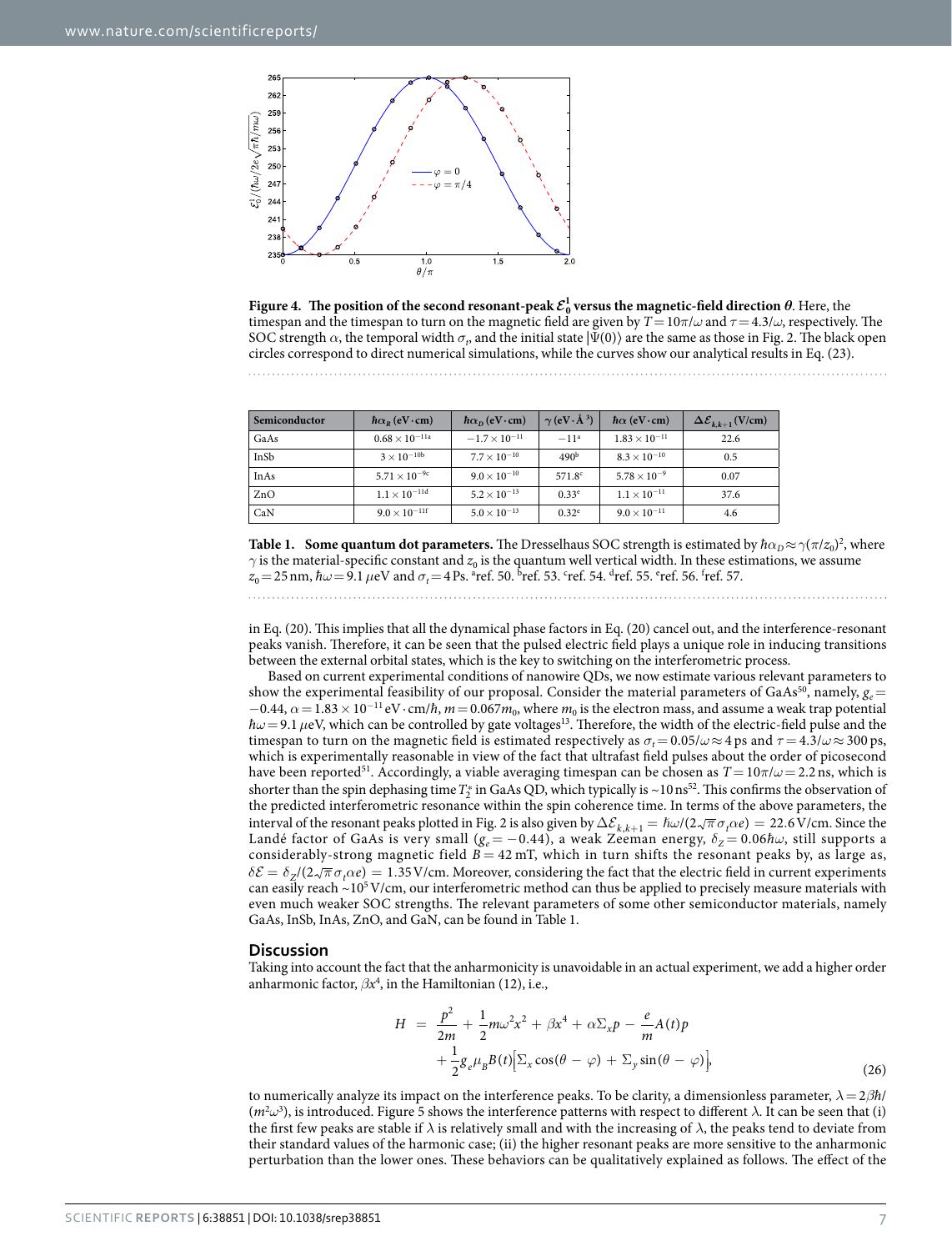

<span id="page-7-0"></span>

anharmonicity can be neglected only if the quartic term  $\langle \beta x^4 \rangle$  is effectively small enough than  $\langle m\omega^2 x^2/2 \rangle$   $(\langle ... \rangle$ means expectation value). With the increasing of  $\mathcal{E}_0$ , the wave function is more likely to be excited to the higher orbit states (see the expressions of  $\overline{A}_N$  and  $\overline{B}_N$ ) and therefore becomes more extended, which consequently highlights the impact of the quartic term  $\langle\beta x^4\rangle$ . On the other hand, when the orders of  $\lambda$  is no more than 10<sup>-3</sup>, the first two resonant peaks are definitely stable, reflecting their robustness under the anharmonicity. As we elucidated in the previous section, the knowledge of the first two peaks is sufficient to extract information of the considered SOC electron.

Note that various techniques have been employed to determine the Rashba and Dresselhaus SOC strengths[13,](#page-10-4)[46–49.](#page-11-8) We emphasize here, however, that our proposal is much different from previous schemes in principle. Firstly, unlike previous works, in which the spin precession responding to external magnetic fields is mainly investigated<sup>47-49</sup>, the physics we exploited in this report essentially originates from the interference of the dynamical phase factors of different orbital states. The electric field here serves as a basic building block, say, the beam splitter, of a multiple-polarization-interferometer. Secondly, the existing schemes mostly extract information from the instantaneous spin evolution, while the novel spin dynamics prediceted in this work reflects in its long-time mean value.

Finally, we emphasize that the proposed idea of the SOC-induced multiple-polarization quantum interferometer is general and the 1D nanowire QD just offers a platform to demonstrate the relevant physics. Actually, the model Hamiltonian (1) should, by no means, be limited to only a single specific system. Resent advances in ultracold atoms, with artificial gauge fields, make it another alternative candidate to exhibit the same physics. For example, the harmonic-trapped two-component Bose-Einstein Condensation (BEC), with synthetic 1D SOC, can be well simulated by the free Hamiltonian  $(6)^{42,43}$ , and furthermore, a rapid shake of the harmonic trapping potential of the BEC ideally corresponds to the pulsed electric field  $\mathcal{E}(t)$  employed in the nanowire QD. Thus, following similar procedures we discussed above, a BEC-based interferometric resonance, with respect to the strength of the shake, can also be expected.

In summary, we have theoretically formulated an electron-orbital interferometry, by focusing on a 1D nanowire QD with SOC. By properly adjusting the external fields' timing, different spin-orbit states are shown to interfere with each other, generating intriguing interference-resonant patterns. We have also shown that this interferometry has potential applications in precise measuring relevant experimental parameters, such as the Rashba and Dresselhaus SOC strengths, as well as the Landé factor.

#### **Methods**

**Derivation of the perturbed eigenstates in the degenerate/quasi-degenerate case.** By varying the parameters in Eq. (14), it is possible to achieve a regime where the *n*th and  $(n + k)$ th orbits are degenerate/ quasi-degenerate, say  $|\epsilon_{n,+} - \epsilon_{n+k,-}| \ll \hbar \omega$ ; see [Fig. 6.](#page-8-0) In such case, we must recombine the unperturbed eigenstates  $|\psi_n^{\sigma}\rangle |\sigma\rangle$  to obtain proper zeroth-order eigenstates.

We assume that the *n*th perturbed eigenstate can be expressed as

$$
|\psi_n^{(0)}\rangle = a|\psi_n^{+}\rangle|+\rangle + b|\psi_{n+k}^{-}\rangle|-\rangle. \tag{27}
$$

Substituting the assumed eigenstate in Eq. (27) into the Schrödinger equation ( $H_S + H_Z$ ) $|\psi_n^{(0)}\rangle = E_n |\psi_n^{(0)}\rangle$ and making use of  $H_S|\psi_n^{\sigma}\rangle|\sigma\rangle = \epsilon_{n,\sigma}|\psi_n^{\sigma}\rangle|\sigma\rangle$ , we obtain the following two equations:

$$
[\epsilon_{n,+} + \delta_Z \cos(\theta - \varphi) - E_n]a + \eta^* \delta_Z \sin(\theta - \varphi)b = 0, \qquad (28)
$$

$$
[\epsilon_{n+k,-} - \delta_Z \cos(\theta - \varphi) - E_n]b + \eta \delta_Z \sin(\theta - \varphi)a = 0.
$$
 (29)

The appearance of nonzero solutions in Eqs (28) and (29) requires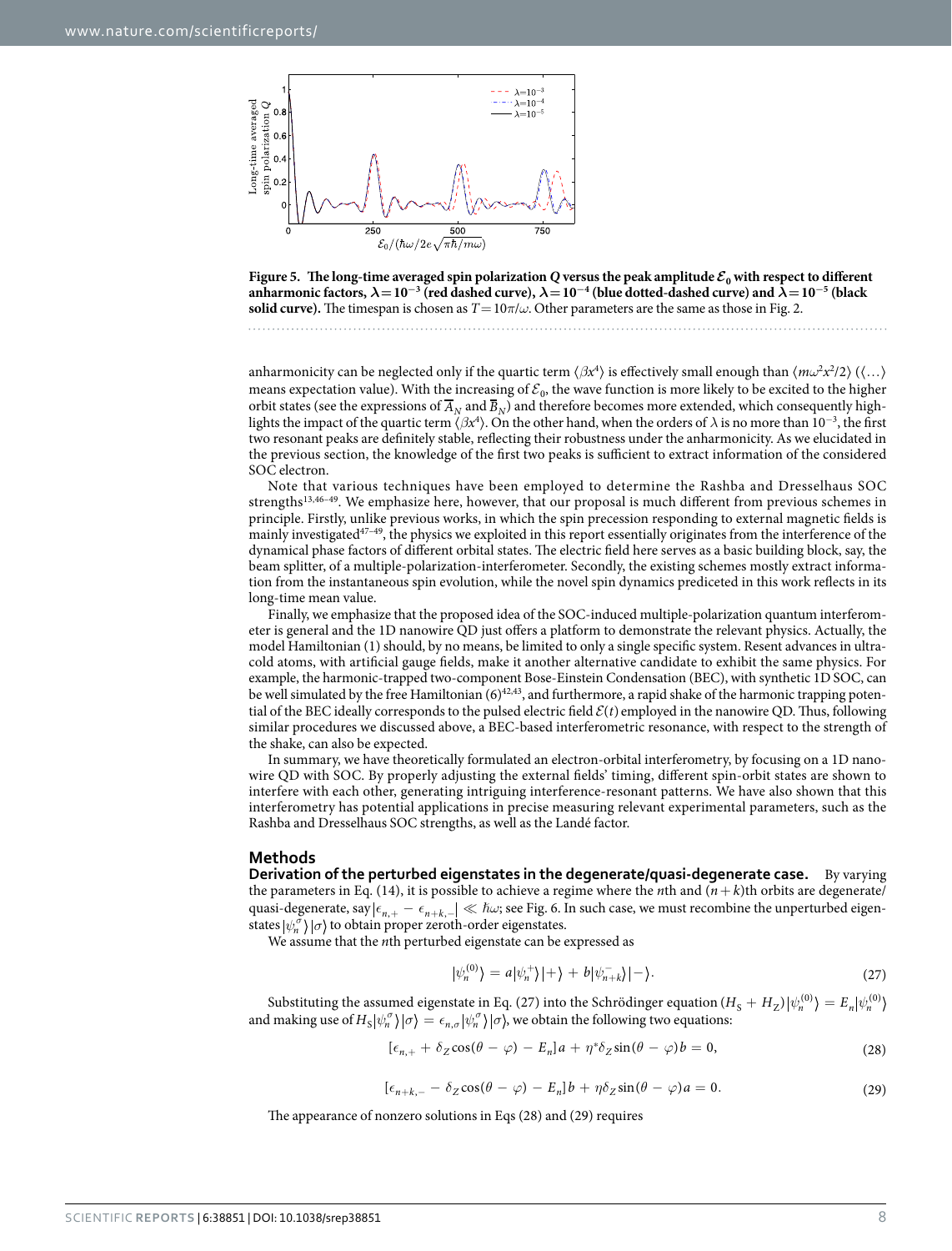

<span id="page-8-0"></span>**Figure 6.** Schematic energy levels of the *n*th and  $(n + k)$ th orbits in the nondegenerate case (NC) and **degenerate/quasi-degenerate case (DC).** 

$$
\begin{vmatrix} \varepsilon_{n,+} + \delta_Z \cos(\theta - \varphi) - E_n, \eta^* \delta_Z \sin(\theta - \varphi) \\ \eta \delta_Z \sin(\theta - \varphi), \epsilon_{n+k,-} - \delta_Z \cos(\theta - \varphi) - E_n \end{vmatrix} = 0,
$$
\n(30)

which results in

$$
E_{n,\pm} = n\hbar\omega \pm \frac{1}{2}(k\hbar\omega - f),\tag{31}
$$

where

$$
f = \{4|\eta|^2 \delta_Z^2 \sin^2(\theta - \varphi) + [k\hbar\omega + 2e\alpha A_0 + 2\delta_Z \cos(\theta - \varphi)]^2\}^{\frac{1}{2}}.
$$
 (32)

The corresponding eigenstates are given by

$$
|\psi_{n,\pm}^{(0)}\rangle = a_{n,\pm}|\psi_n^{+}\rangle|+\rangle + b_{n,\pm}|\psi_{n+k}^{-}\rangle|-\rangle,
$$
\n(33)

where

$$
a_{n,\pm} = \pm \frac{2\eta^* \delta_Z \sin(\theta - \varphi)}{\sqrt{4 |\eta|^2 \delta_Z^2 \sin^2(\theta - \varphi) + [f \mp 2\delta_Z \cos(\theta - \varphi)]^2}},
$$
\n(34)

$$
b_{n,\pm} = \frac{f \mp 2\delta_Z \cos(\theta - \varphi)}{\sqrt{4 |\eta|^2 \delta_Z^2 \sin^2(\theta - \varphi) + [f \mp 2\delta_Z \cos(\theta - \varphi)]^2}}.
$$
\n(35)

Based on the rearranged zeroth-order eigenstates  $|\psi_{n,\pm}^{(0)}\rangle$  in Eq. (33), the first-order eigenstates are derived straightforwardly from perturbation theory. The results are given by

$$
|\psi_{n,\pm}\rangle = |\psi_{n,\pm}^{(0)}\rangle + \sum_{l=n,n+k}^{\infty} F_1^{\pm}(l,n) |\psi_l^+\rangle |+\rangle + \sum_{l=n,n+k}^{\infty} F_2^{\pm}(l,n) |\psi_{l+k}^-\rangle |-\rangle, \tag{36}
$$

where

$$
F_1^{\pm}(l, n) = \frac{a_{l,+}}{\epsilon_{n,\pm} - \epsilon_{l,+}} (a_{l,+} b_{n,\pm} \langle \psi_l^+ | \psi_{n+k}^- \rangle + b_{l,+} a_{n,\pm} \langle \psi_{l+k}^- | \psi_n^+ \rangle) + \frac{a_{l,-}}{\epsilon_{n,\pm} - \epsilon_{l,-}} (a_{l,-} b_{n,\pm} \langle \psi_l^+ | \psi_{n+k}^- \rangle + b_{l,-} a_{n,\pm} \langle \psi_{l+k}^- | \psi_n^+ \rangle),
$$
\n(37)

and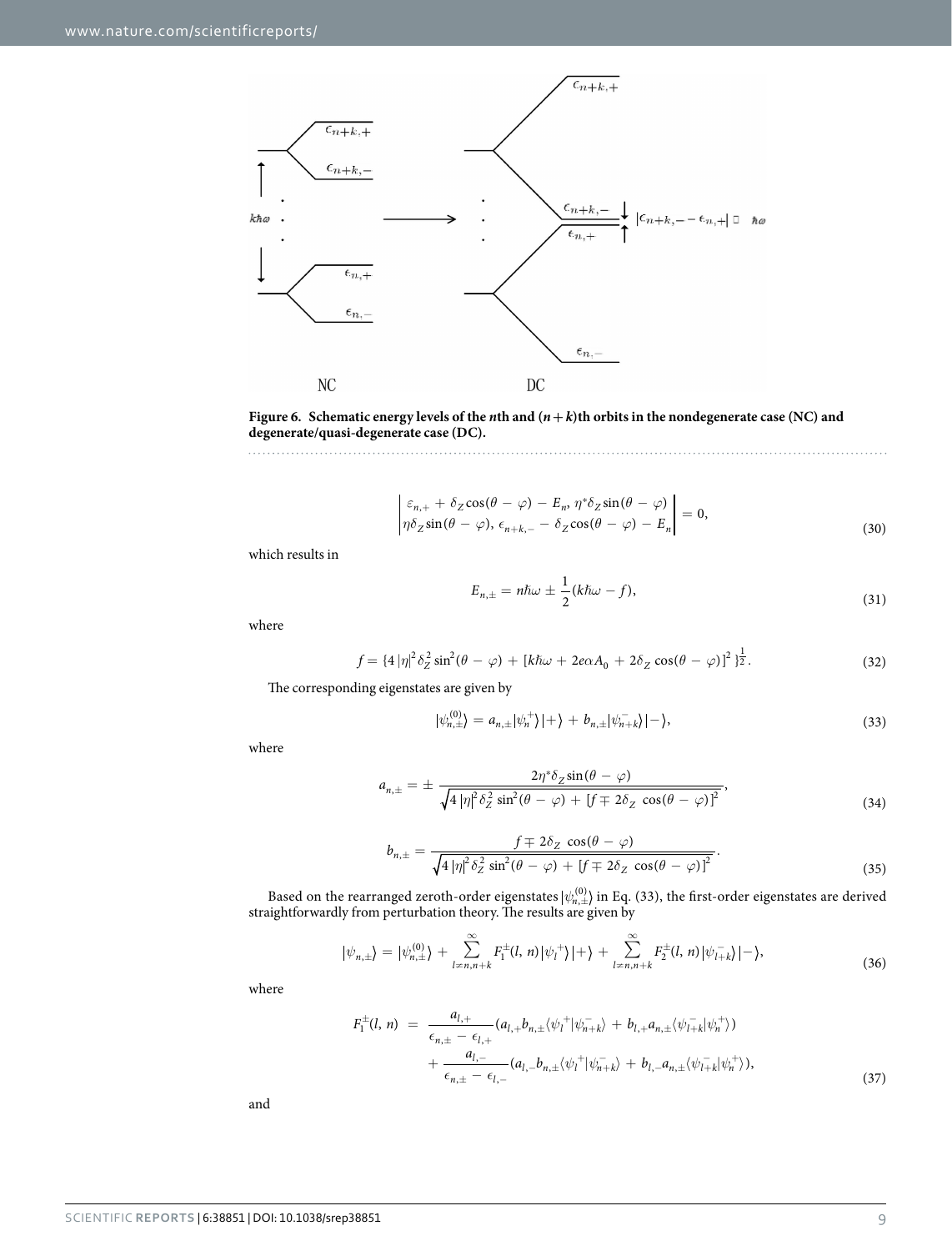$$
F_2^{\pm}(l, n) = \frac{b_{l,+}}{\epsilon_{n,\pm} - \epsilon_{l,+}} (a_{l,+}b_{n,\pm} \langle \psi_l^+ | \psi_{n+k}^- \rangle + b_{l,+}a_{n,\pm} \langle \psi_{l+k}^- | \psi_n^+ \rangle) + \frac{b_{l,-}}{\epsilon_{n,\pm} - \epsilon_{l,-}} (a_{l,-}b_{n,\pm} \langle \psi_l^+ | \psi_{n+k}^- \rangle + b_{l,-}a_{n,\pm} \langle \psi_{l+k}^- | \psi_n^+ \rangle).
$$
(38)

**Complete expression of Eq. (20) in the Results Section.** The detailed expressions of  $M_{\alpha\beta}(N,L)$  ( $\alpha$ , *β*= ±) in Eq. (20) should be divided into the following two cases: (i) non-degenerate case, where each orbital  $\text{energy}\epsilon_{n,\sigma}$  is well separated from others, and (ii) degenerate/quasi-degenerate case, where  $|\epsilon_{n,+}-\epsilon_{n+k,-}| \ll \hbar\omega$ . Specially, in the non-degenerate case we have

$$
M_{++}(N,L) = -i\overline{A}_N \overline{A}_L^* \delta_Z \sin(\theta - \varphi) \sum_{n=N}^{\infty} \frac{\langle \psi_n^- | \psi_N^+ \rangle \langle \psi_L^+ | \psi_n^- \rangle}{(N-n)\hbar\omega - 2m\alpha A_0},\tag{39}
$$

$$
M_{-}(N,L) = -i\overline{B}_{N}\overline{B}_{N}^{*}\delta_{Z} \sin(\theta - \varphi) \sum_{n=1}^{\infty} \frac{\langle \psi_{L}^{-}|\psi_{n}^{+}\rangle \langle \psi_{n}^{+}|\psi_{N}^{-}\rangle}{(L-n)\hslash\omega + 2m\alpha A_{0}},
$$
\n(40)

$$
M_{+-}(N, L) = -i\overline{A}_N \overline{B}_L^* \delta_Z^2 \sin^2(\theta - \varphi) \sum_{n=N}^{\infty} \sum_{\tilde{n}=L}^{\infty} \frac{\langle \psi_n^- | \psi_N^+ \rangle}{(N - n)\hbar \omega - 2m\alpha A_0} \times \frac{\langle \psi_L^- | \psi_n^+ \rangle \langle \psi_n^+ | \psi_n^- \rangle}{(L - \tilde{n})\hbar \omega + 2m\alpha A_0},
$$
\n(41)

$$
M_{-+}(N, L) = -i\overline{A}_{L}^{*}\overline{B}_{N}\langle\psi_{L}^{+}|\psi_{N}^{-}\rangle, \tag{42}
$$

and in the degenerate/quasi-degenerate case we obtain

$$
M_{+-}(N, L) = A_N B_L^* \left( -ia_{L,-}^* b_{N,+} \langle \psi_L^+ | \psi_{N+k}^- \rangle - i \sum_{n \neq N}^{\infty} a_{L,-}^* F_2^+(n, N) \langle \psi_L^+ | \psi_{n+k}^- \rangle \right)
$$
  

$$
- i \sum_{\tilde{n} \neq L}^{\infty} b_{N,+} F_1^-(\tilde{n}, L) \langle \psi_{\tilde{n}}^+ | \psi_{N+k}^- \rangle + \sum_{\tilde{n} \neq L}^{\infty} \sum_{n \neq N}^{\infty} F_1^{-*}(\tilde{n}, L)
$$
  

$$
\times F_2^+(n, N) \langle \psi_{\tilde{n}}^+ | \psi_{n+k}^- \rangle + i \sum_{\tilde{n} \neq L}^{\infty} a_{N,+}^* F_2^-(\tilde{n}, L) \langle \psi_{\tilde{n}+k}^- | \psi_N^+ \rangle
$$
  

$$
- \sum_{\tilde{n} \neq L}^{\infty} \sum_{n \neq N}^{\infty} F_2^{-*}(\tilde{n}, L) F_1^+(n, N) \langle \psi_{\tilde{n}+k}^- | \psi_{n}^+ \rangle \right)
$$
  

$$
+ ib_{L,-}^* a_{N,+} \langle \psi_{L+k}^- | \psi_N^+ \rangle + i \sum_{n \neq N}^{\infty} b_{L,-}^* F_1^+(n, N) \langle \psi_{L+k}^- | \psi_n^+ \rangle,
$$
  
(43)

$$
M_{-}(N, L) = B_{L}^{*} B_{N} \bigg( -ia_{L,-}^{*} b_{N,-} \langle \psi_{L}^{+} | \psi_{N+k}^{-} \rangle - i \sum_{n=N}^{\infty} a_{L,-}^{*} F_{2}^{-}(n, N) \langle \psi_{L}^{+} | \psi_{n+k}^{-} \rangle - i \sum_{\tilde{n} \neq L}^{\infty} b_{N,+} F_{1}^{-*}(\tilde{n}, L) \langle \psi_{\tilde{n}}^{+} | \psi_{N+k}^{-} \rangle - i \sum_{\tilde{n} \neq L}^{\infty} \sum_{n=N}^{\infty} F_{1}^{-*}(\tilde{n}, L) \times F_{2}^{-}(n, N) \langle \psi_{\tilde{n}}^{+} | \psi_{n+k}^{-} \rangle + i \sum_{\tilde{n} \neq L}^{\infty} a_{N,-}^{*} F_{2}^{-}(\tilde{n}, L) \langle \psi_{\tilde{n}+k}^{-} | \psi_{N}^{+} \rangle + i \sum_{\tilde{n} \neq L}^{\infty} \sum_{n=N}^{\infty} F_{2}^{-*}(\tilde{n}, L) F_{1}^{-}(n, N) \langle \psi_{\tilde{n}+k}^{-} | \psi_{n}^{+} \rangle \bigg) + ib_{L,-}^{*} a_{N,-} \langle \psi_{L+k}^{-} | \psi_{N}^{+} \rangle + i \sum_{n=N}^{\infty} b_{L,-}^{*} F_{1}^{-}(n, N) \langle \psi_{L+k}^{-} | \psi_{n}^{+} \rangle, \tag{44}
$$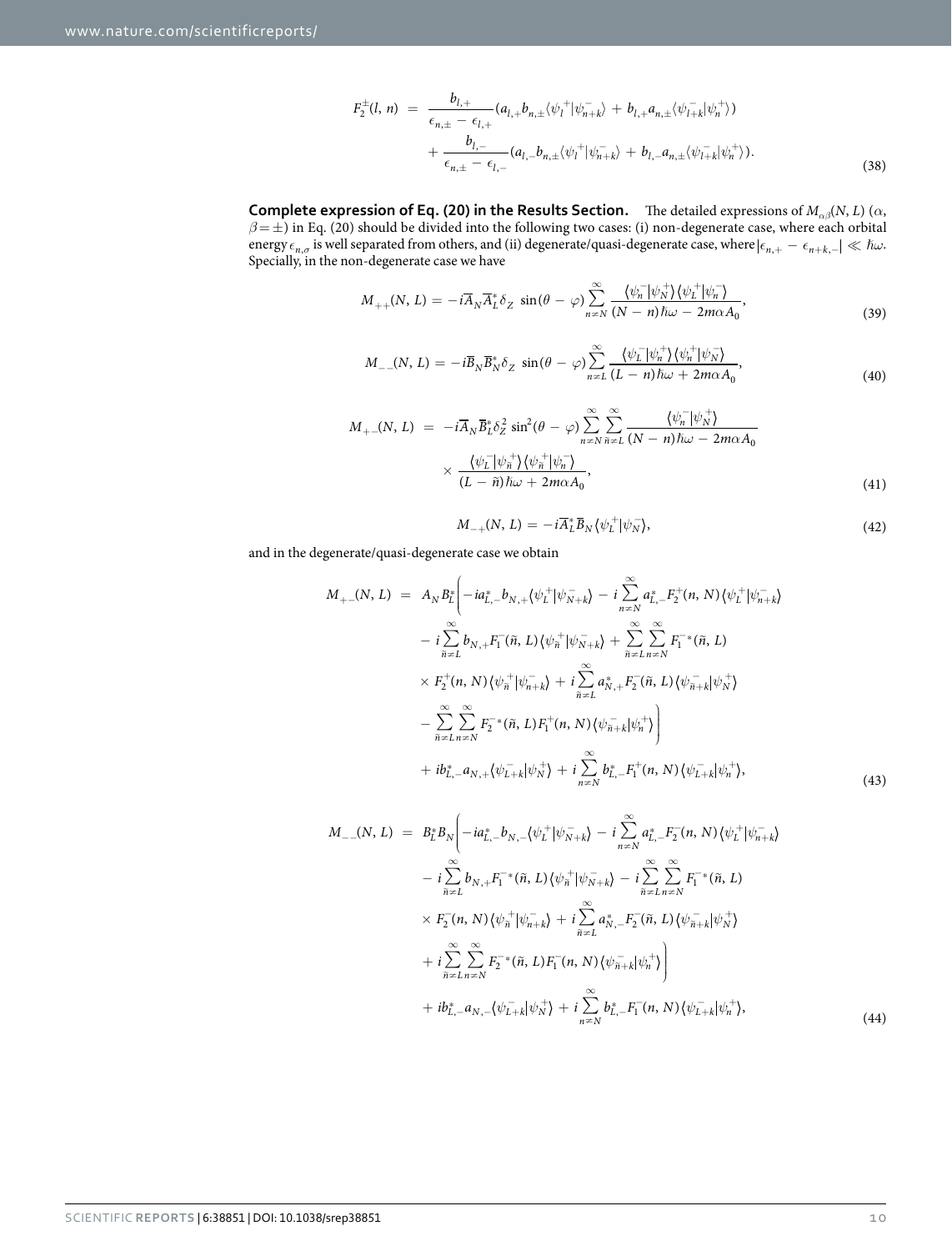$$
M_{-+}(N, L) = A_{L}^{*} B_{N} \Biggl( -ia_{L,+}^{*} b_{N,-} \langle \psi_{L}^{+} | \psi_{N+k}^{-} \rangle - i \sum_{n=N}^{\infty} a_{L,+}^{*} F_{2}^{-}(n, N) \langle \psi_{L}^{+} | \psi_{n+k}^{-} \rangle - i \sum_{\tilde{n}\neq L}^{\infty} b_{N,-} F_{1}^{+*}(\tilde{n}, L) \langle \psi_{\tilde{n}}^{+} | \psi_{N+k}^{-} \rangle + \sum_{\tilde{n}\neq L}^{\infty} \sum_{n=N}^{\infty} F_{1}^{+*} \times (\tilde{n}, L) F_{2}^{-}(n, N) \langle \psi_{\tilde{n}}^{+} | \psi_{n+k}^{-} \rangle + i \sum_{\tilde{n}\neq L}^{\infty} a_{N,-} F_{2}^{+*}(\tilde{n}, L) \langle \psi_{\tilde{n}+k}^{-} | \psi_{N}^{+} \rangle - \sum_{\tilde{n}\neq L}^{\infty} \sum_{n=N}^{\infty} F_{2}^{+*}(\tilde{n}, L) F_{1}^{-}(n, N) \langle \psi_{\tilde{n}+k}^{-} | \psi_{n}^{+} \rangle \Biggr) + ib_{L,+}^{*} a_{N,-} \langle \psi_{L+k}^{-} | \psi_{N}^{+} \rangle + i \sum_{n=N}^{\infty} b_{L,+}^{*} F_{1}^{+}(n, N) \langle \psi_{L+k}^{-} | \psi_{n}^{+} \rangle, \tag{45}
$$

$$
M_{++}(N, L) = A_L^* A_N \bigg( -ia_{L,+}^* b_{N,+} \langle \psi_L^+ | \psi_{N+k}^- \rangle - i \sum_{n \neq N}^{\infty} a_{L,+}^* F_2^+(n, N) \langle \psi_L^+ | \psi_{n+k}^- \rangle - i \sum_{\tilde{n} \neq L}^{\infty} b_{N,+} F_1^{+*}(\tilde{n}, L) \langle \psi_{\tilde{n}}^+ | \psi_{N+k}^- \rangle + \sum_{\tilde{n} \neq L}^{\infty} \sum_{n \neq N}^{\infty} F_1^{+*}(\tilde{n}, L) F_2^+ \times (n, N) \langle \psi_{\tilde{n}}^+ | \psi_{n+k}^- \rangle + i \sum_{\tilde{n} \neq L}^{\infty} a_{N,+} F_2^{+*}(\tilde{n}, L) \langle \psi_{\tilde{n}+k}^- | \psi_N^+ \rangle + \sum_{\tilde{n} \neq L}^{\infty} \sum_{n \neq N}^{\infty} F_2^{+*}(\tilde{n}, L) F_1^+(n, N) \langle \psi_{\tilde{n}+k}^- | \psi_{n}^+ \rangle \bigg) + ib_{L,+}^* a_{N,+} \langle \psi_{L+k}^- | \psi_N^+ \rangle + i \sum_{n \neq N}^{\infty} b_{L,+}^* F_1^+(n, N) \langle \psi_{L+k}^- | \psi_n^+ \rangle.
$$
\n(46)

#### **References**

- <span id="page-10-0"></span>1. Nowack, K. C., Koppens, F. H. L., Nazarov, Y. V. & Vandersypen, L. M. K. Coherent control of a single electron spin with electric fields. *Science* **318,** 1430–1433 (2007).
- 2. Ban, Y., Chen, X., Sherman, E. Y. & Muga, J. G. Fast and robust spin manipulation in a quantum dot by electric fields. *Phys. Rev. Lett.* **109,** 206602 (2012).
- 3. Sanada, H. *et al.* Manipulation of mobile spin coherence using magnetic-field-free electron spin resonance. *Nature Phys*. **9,** 280–283  $(2013)$
- <span id="page-10-11"></span>4. Čadež, T., Jefferson, J. H. & Ramšak, A. Exact nonadiabatic holonomic transformations of spin-orbit qubits. *Phys. Rev. Lett.* **112,** 150402 (2014).
- 5. Trif, M., Golovach, V. N. & Loss, D. Spin dynamics in InAs nanowire quantum dots coupled to a transmission line. *Phys. Rev. B* **77,** 045434 (2008).
- <span id="page-10-1"></span>6. Bell, R. L. Electric dipole spin transitions in InSb. *Phys. Rev. Lett.* **9,** 52–54 (1962).
- 7. Rashba, E. I. & Efros, A. L. Orbital mechanisms of electron-spin manipulation by an electric field. *Phys. Rev. Lett.* **91,** 126405 (2003).
- 8. Golovach, V. N., Borhani, M. & Loss, D. Electric-dipole-induced spin resonance in quantum dots. *Phys. Rev. B* **74,** 165319 (2006).
- <span id="page-10-2"></span>9. Li, R., You, J. Q., Sun, C. P. & Nori, F. Controlling a nanowire spin-orbit qubit via electric-dipole spin resonance. *Phys. Rev. Lett.* **111,** 086805 (2013).
- 10. Budagosky, J. A., Khomitsky, D. V., Sherman, E. Y. & Castro, A. Shaped electric fields for fast optimal manipulation of electron spin and position in a double quantum dot. *Phys. Rev. B* **93,** 035423 (2016).
- 11. Romhányi, J., Burkard, G. & Pályi, A. Subharmonic transitions and Bloch-Siegert shift in electrically driven spin resonance. *Phys. Rev. B* **92,** 054422 (2015).
- <span id="page-10-3"></span>12. Pioro-Ladrière, M. *et al.* Electrically driven single-electron spin resonance in a slanting Zeeman field. *Nature Phys*. **4,** 776–779 (2008).
- <span id="page-10-4"></span>13. Nadj-perge, S. *et al.* Spectroscopy of spin-orbit quantum bits in Indium antimonide nanowires. *Phys. Rev. Lett.* **108,** 166801 (2012).
- 14. Pribiag, V. S. *et al.* Electrical control of single hole spins in nanowire quantum dots. *Nature Nanotech*. **8,** 170–174 (2013).
- <span id="page-10-5"></span>15. Nadj-perge, S., Frolov, S. M., Bakkers, E. P. A. M. & Kouwenhoven, L. P. Spin-orbit qubit in a semiconductor nanowire. *Nature* **468,** 1084–1087 (2010).
- <span id="page-10-7"></span><span id="page-10-6"></span>16. Bednarek, S., Szumniak, P. & Szafran B. Spin accumulation and spin read out without magnetic field. *Phys. Rev. B.* **82,** 235319 (2010).
- 17. Pawlowski, J., Szumniak, P., Skubis, A. & Bednarek, S. Electron spin separation without magnetic field. *J. Phys.: Condens. Matter* **26,** 345302 (2014).
- <span id="page-10-8"></span>18. Žutić, I., Fabian, J. & Das Sarma, S. Spintronics: Fundamentals and applications. *Rev. Mod. Phys.* **76,** 323–410 (2004).
- <span id="page-10-9"></span>19. Hornberger, K., Gerlich, S., Haslinger, P., Nimmrichter, S. & Arndt, M. Quantum interference of clusters and molecules. *Rev. Mod. Phys.* **84,** 157–172 (2012).
- 20. Cronin, A. D., Schmiedmayer, J. & Pritchard, D. E. Optics and interferometry with atoms and molecules. *Rev. Mod. Phys.* **81,** 1051–1129 (2009).
- 21. Fagaly, R. L. Superconducting quantum interference device instruments and applications. *Rev. Sci. Instrum*. **77,** 101101 (2006).
- 22. Shevchenko, S. N., Ashhab, S. & Nori, F. Landau-Zener-Stückelberg interferometry. *Phys. Rep.* **492,** 1–30 (2010).
- 23. Shevchenko, S. N., Ashhab, S. & Nori, F. Inverse Landau-Zener-Stückelberg problem for qubit-resonator systems. *Phys. Rev. B* **85,** 094502 (2012).
- <span id="page-10-10"></span>24. Marton, L., Simpson, J. A. & Suddeth, J. A. Electron beam interferometer. *Phys. Rev.* **90,** 490–491 (1953).
- 25. Marton, L., Simpson, J. A. & Suddeth, J. A. An electron interferometer. *Rev. Sci. Instrum*. **25,** 1099–1104 (1954).
- 26. McMorran, B. J. & Cronin, A. D. An electron Talbot interferometer. *New J. Phys.* **11,** 033021 (2009).
- 27. Buks, E., Schuster, R., Heiblum, M., Mahalu, D. & Umansky, V. Dephasing in electron interference by a 'which-path' detector. *Nature* **391,** 871–874 (1998).
- 28. Jong, L. M. & Greentree, A. D. Interferometry using spatial adiabatic passage in quantum dot networks. *Phys. Rev. B* **81,** 035311 (2010).